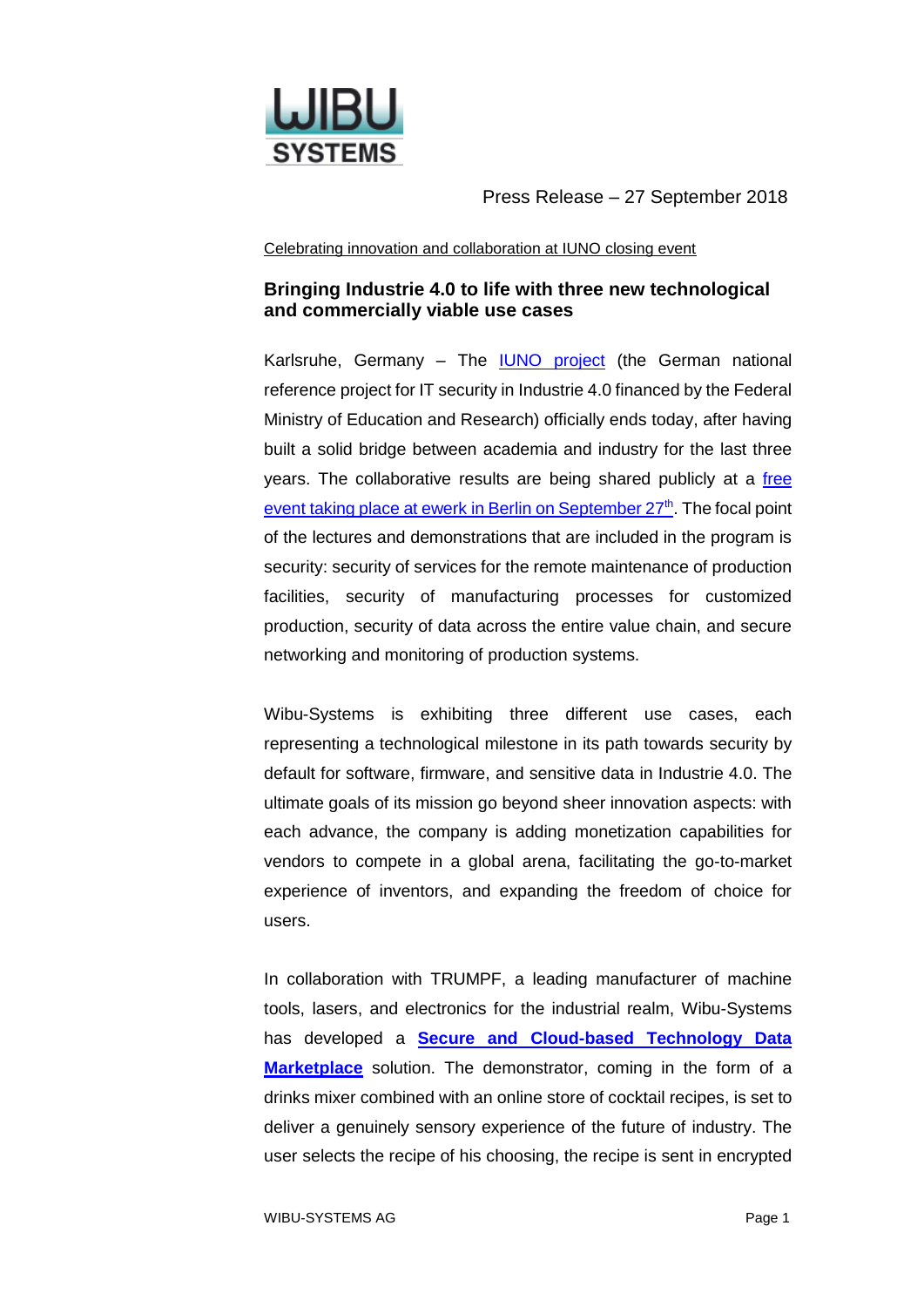

## Press Release – 27 September 2018

and fully licensed form to the mixer, and the drink is made in front of the user's eyes. Wibu-Systems' CodeMeter technology protects the IP – the recipe – and enforces the licensing for each recipe. Access to marketplaces and ownership over data are becoming the gatekeepers for participation in Industrie 4.0 – but neither can function without an adequate level of protection.

In a separate project aimed at enhancing the security capabilities of the ubiquitous RFID technology, Wibu-Systems has teamed up with Balluff, one of world's leading makers of sensor technology, and HOMAG, a pioneering maker of wood processing equipment. The Balluff **[OPC UA RFID Reader with Integrated Secure Elements](https://www.wibu.com/use-cases/file/download/5199.html)** is based on their intelligent UHF reader platform, supercharged with a Wibu-Systems CodeMeter ASIC that embeds an Infineon SLE97 crypto-controller as the secure powerhouse for digital keys and certificates. The system uses the security functions of the OPC UA implementation of Unified Automation built around Open-SSL to secure M2M communication at both ends: the tag reader and the computer processing the data on the one end, and the manufacturing execution system using it to steer production operations at the other end.

Wibu-Systems is also showcasing **[IP Protection and License](https://www.wibu.com/booklets/file/download/4536.html)  [Management with Trusted Computing](https://www.wibu.com/booklets/file/download/4536.html)** and revealing how its flagship technology CodeMeter can be used to protect applications against reverse engineering and counterfeiting and enable new business models with license and entitlement management. Licenses associated with individual software functions are bound not, as it typically happens, to a USB dongle, a memory card, an ASIC or a file, but rather to an OPTIGA™ TPM from Infineon Technologies to keep them safe and available only on the licensed target devices. License lifecycle management can also be integrated into back office workflows to expedite the monetization process even more efficiently.